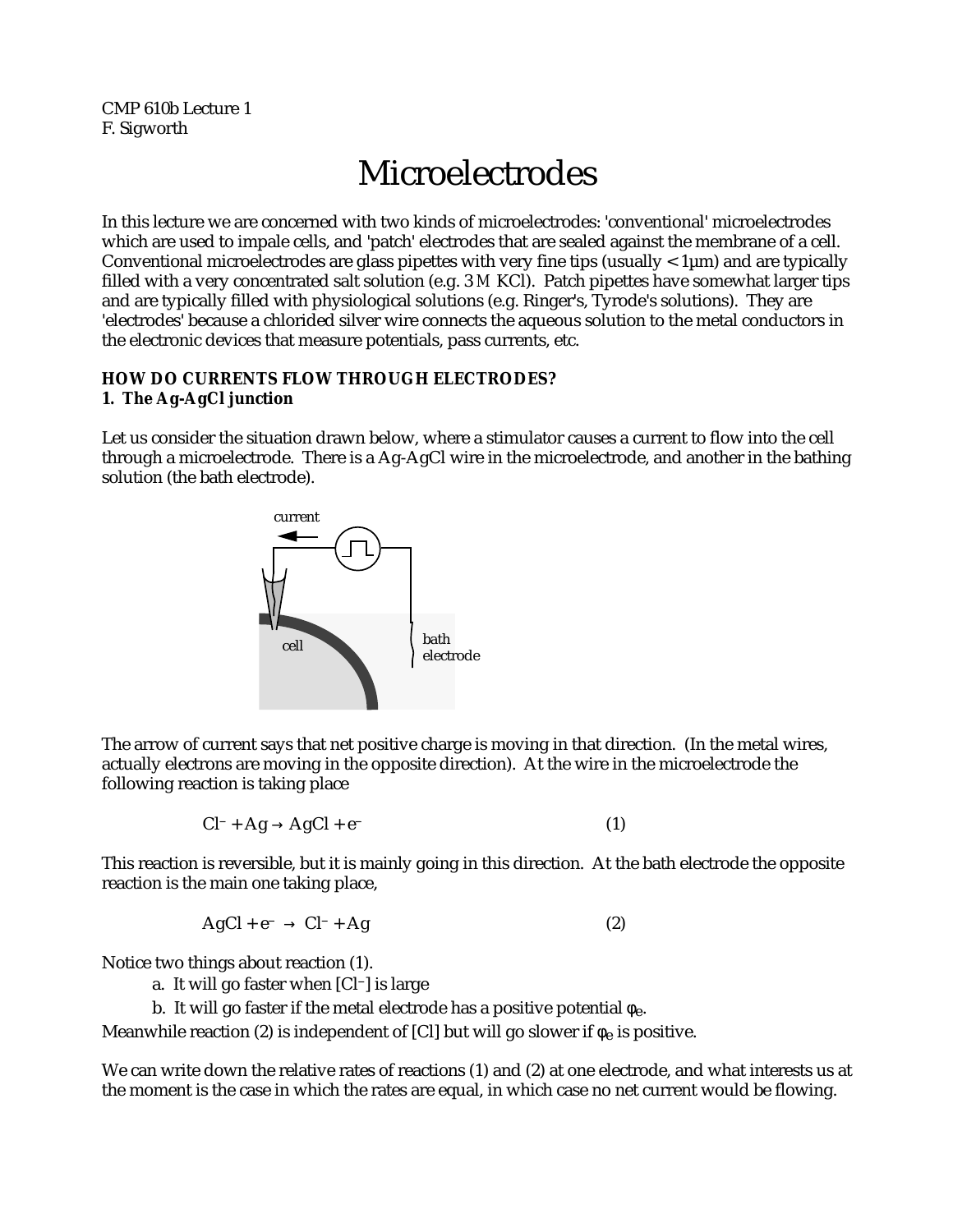$$
\frac{\text{rate}_1}{\text{rate}_2} = r_0 \text{ [Cl}^- \text{] } e^{\text{(}} \text{ } e^- \text{ solution}^{\text{)}} e_0^{\text{/} kT} \tag{3}
$$

Now what would be the potential difference between the microelectrode (me) and bath electrode (be), given as  $V = me - be$ , if no cell is present and we require that no current be flowing?



 If [Cl–] were the same at each of the silver wires, we would expect no potential difference by the symmetry of the system. More typically, the microelectrode is filled with 3 *M* KCl while the bath electrode is immersed in physiological saline, say 150 m*M* NaCl. Setting the ratio of the rates (eqn. 3) to unity for each electrode we have

$$
V = me - be = \frac{kT}{e_0} ln(\frac{[Cl]_{be}}{[Cl]_{me}})
$$
 (4)

So for the concentrations  $[C]_{be} = 0.1M$  and  $[C]_{me} = 3M$  we have V –90 mV. This negative potential at the microelectrode tends to repel the 'excess' Cl ions.

There would not be this electrode offset potential if a salt bridge were used to connect the bath to another pool containing the same solution as in the microelectrode.

#### **2. The liquid junction**

How does electric current flow from the micropipette into a cell? This question becomes interesting because the concentrations of ions in the microelectrode are often quite different from the concentrations in the bath or inside the cells we are measuring from. For example, consider a pipette containing 1 M KAcetate inserted into a cell. In the absence of potential differences, both K<sup>+</sup> and acetate<sup>-</sup> will be diffusing into the cell; much smaller fluxes of K<sup>+</sup> and Cl<sup>-</sup> will be diffusing in the opposite direction. Since K<sup>+</sup> diffuses about twice as fast as acetate<sup>-</sup> (diffusion constants  $D = 2 \times 10^{-5}$ *vs.* 1.1 x 10<sup>-5</sup> cm<sup>2</sup>/sec) the main result will be a net positive current flow into the cell even with no potential difference across the pipette-cell interface. To have no current flow the bath must have a positive potential (about +15 mV) in order to equalize the rates of diffusion of cations and anions. This liquid junction potential, defined to be the bath potential minus the potential inside the pipette, can be estimated in various ways (all of which are approximate), using for example the Goldman-Hodgkin-Katz equation or the Henderson equation. Taking the GHK equation, and assuming that the main diffusible ions inside the cell are  $K^+$  and  $Cl^-$ , we obtain the liquid junction potential as

$$
LI = \frac{kT}{q} \ln \frac{D_{K} [K]_{e} + D_{Cl} [Cl]_{cell}}{D_{K} [K]_{cell} + D_{Ac} [Ac]_{e}}.
$$
 (5)

Differences in LJ potentials at a microelectrode can be measured by immersing the same electrode into various solutions. However, to do this measurement you must also know what the various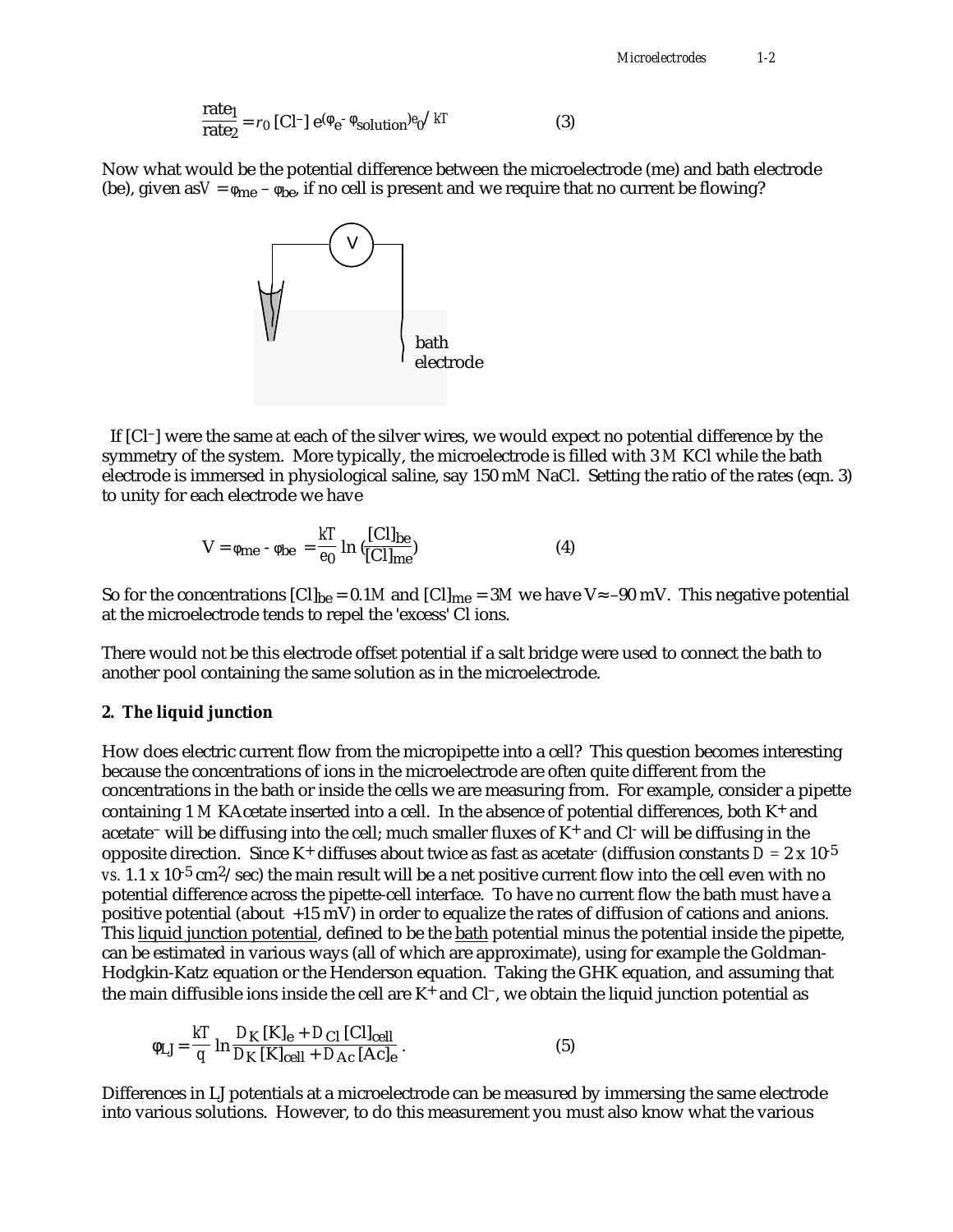solutions are also doing to the potential offset of the reference electrode! See Neher, (1992)<sup>1</sup> for a pithy introduction to liquid junction effects and measurements.

A high concentration of KCl is ideal as a microelectrode solution if you want to avoid LJ potentials. This is because  $K^+$  and  $Cl^-$  have almost identical diffusion constants, and if the concentration in the pipette is high, the efflux of  $K^+$  and  $Cl^-$  from the pipette will be much larger, and will effectively swamp out, any influx of the ions that are outside.

### **ELECTRODE RESISTANCE**

In order to pass a current *I* through a microelectrode, you have to apply a voltage *V* to force the ions to move in the pipette. The resistance is the ratio of the voltage applied across the pipette to the current *I* that is elicited,

$$
R=\frac{V}{I}.
$$

The resistance of a cylinder of conducting substance like this



is given by

 $R = \frac{1}{2}$  *l A*

where *l* is the length, *A* the area, and is the restivity of the substance. Now consider the resistance of the conical interior of a microelectrode:



The resistivity of a slab of length *dx* is

$$
dR = \frac{dx}{r^2}.
$$

Notice that the incremental resistance at the tip is much larger than up the shank where *r* is greater, because of the 1/*r*2 dependence. The total resistance is the integral of *dR* over all *x* values. To do this, first we must have a relationship between r and the x coordinate. Let

*r = kx*

so that *k* represents the steepness of the taper of the pipette. Then the total resistance *R* (letting the cone be infinite in length, since it makes little difference to the resistance) is

<sup>1</sup>E. Neher, Correction for liquid junction potentials in patch clamp experiments. *Methods in Enzymology* **207**, 123-131, 1992.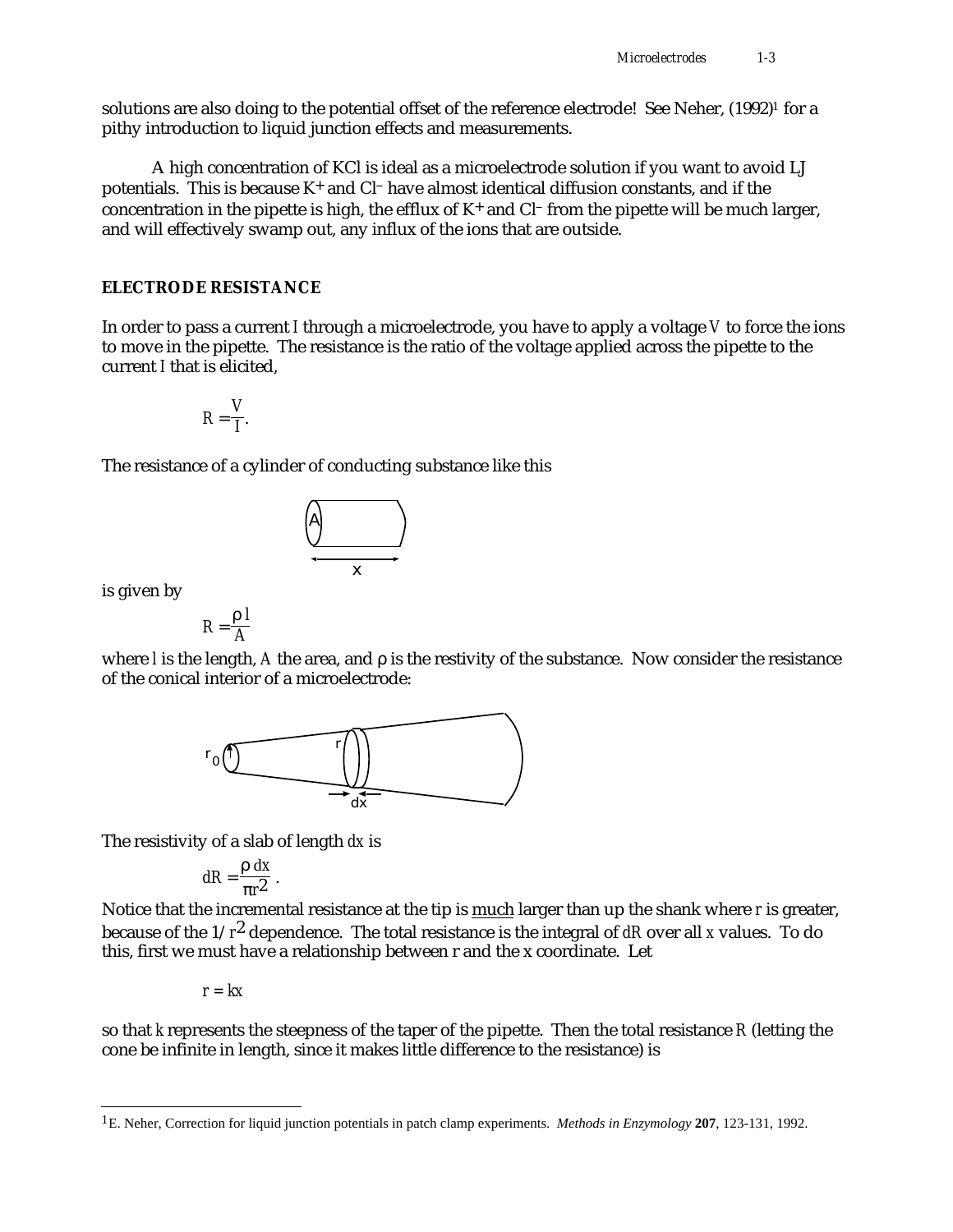$$
R = \frac{}{r^2} \, \mathrm{d}x
$$

or by the substitution  $dx = dr/k$ ,

$$
R = \frac{}{r^2k} \, dr
$$

which yields

$$
R = \frac{1}{r_0 k} \,. \tag{6}
$$

Notice that the resistance is inversely proportional to the radius  $r_0$  at the tip, and is also inversely proportional to the steepness of the taper *k*. Let us take some typical values for a patch pipette. For physiological salines 100 ohm-cm, and *k* 0.2. For a tip radius  $r_0 = 0.5 \mu m$  (5 x 10<sup>-5</sup>) cm) one computes  $R$  3 megohms, which is a typical value. For pipettes with much smaller tips (such as for microelectrodes that penetrate cells) the lower values afforded by more concentrated salt solutions (e.g. 3*M* KCl) help to keep the resistance from being too large.

## **CONTROLLING MEMBRANE POTENTIAL**

Now let us consider the effect of injecting current through a microelectrode to change the membrane potential of a cell. We start with what I call the "fundamental equation of electrophysiology",

$$
I_{\text{ionic}} + C \frac{\mathrm{d}E}{\mathrm{d}t} = 0
$$

The amount of electrical charge deposited on the cell membrane is *C*, the cell capacitance, times *E*, the membrane potential. *C* d*E*/d*t* is then the rate of change of the stored charge; *I*ionic is the ionic current through channels (or other pathways) through the membrane. Clearly changes in the stored charge must be accounted for by ionic currents through the membrane, and this equation is simply a statement of the conservation of charge.

If a microelectrode injects current into the cell, the equation becomes

$$
I_{\text{ionic}} + C \frac{\text{d}E}{\text{d}t} = I_{\text{injected}} \tag{7}
$$

Note that this says that in the steady state (when d*E*/d*t* is zero) the outward ionic current through the membrane is just equal to the current injected <u>into</u> the cell through the microelectrode.

We would like to solve this equation for *E*. To do this we must know how *I*<sub>ionic</sub> and *I*<sub>injected</sub> depend on *E*. The membrane current *I*ionic is zero at the resting potential *E*r and depends on the membrane conductance *g*m according to

$$
I_{\text{ionic}} = (E - E_{\text{r}}) g_{\text{m}}
$$

Let *V* be the voltage applied to the microelectrode. Then

$$
I_{\text{injected}} = \frac{V - E}{R_{\text{e}}}
$$